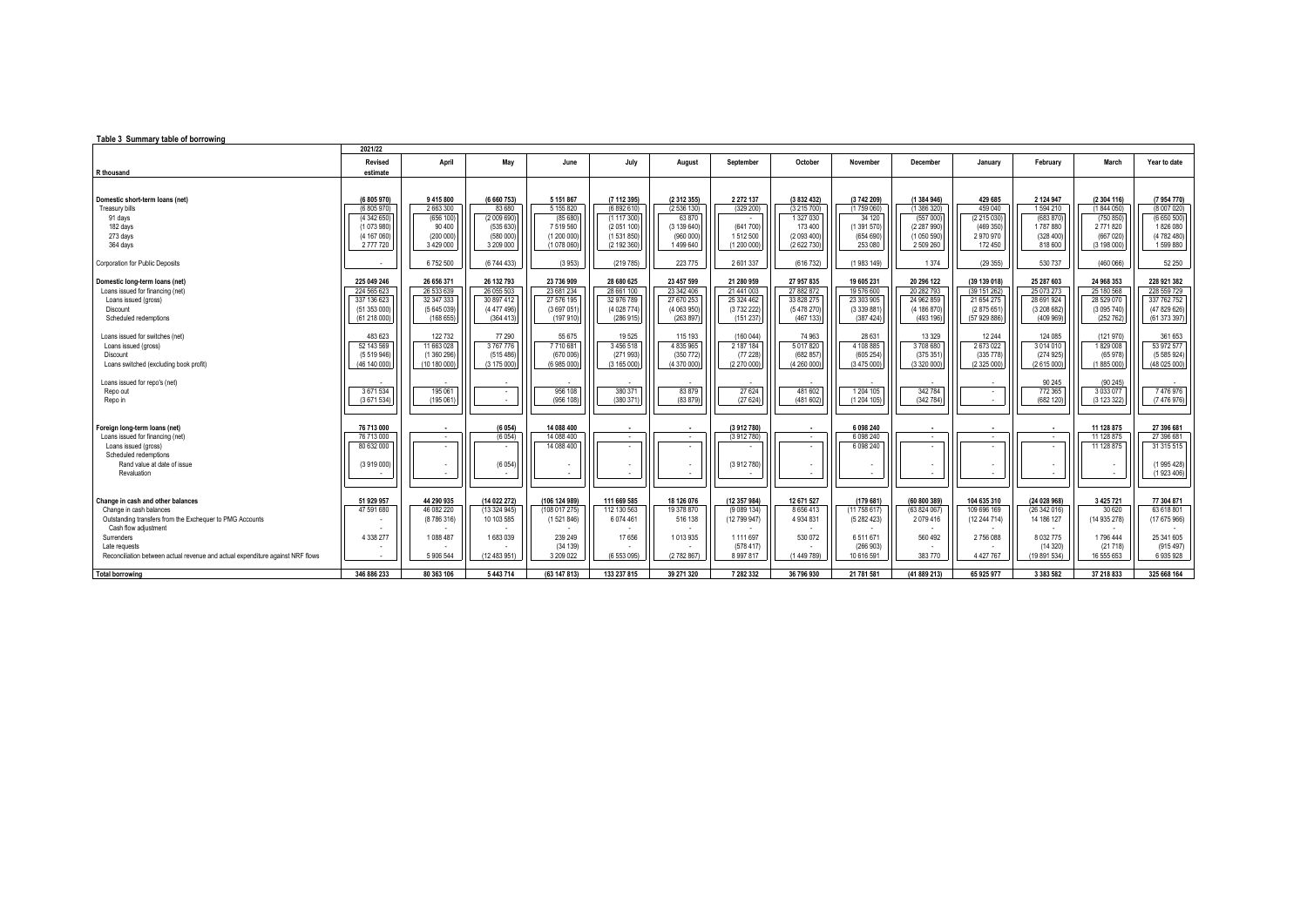| Table 3.1 Issuance of domestic long-term loans                                                                                    |                                                       |                                                             |                                                               |                                                         |                                                                 |                                                    |                                                   |                                                  |                                                              |                                                   |                                                              |                                                                 |                                                                 |                                                                      |
|-----------------------------------------------------------------------------------------------------------------------------------|-------------------------------------------------------|-------------------------------------------------------------|---------------------------------------------------------------|---------------------------------------------------------|-----------------------------------------------------------------|----------------------------------------------------|---------------------------------------------------|--------------------------------------------------|--------------------------------------------------------------|---------------------------------------------------|--------------------------------------------------------------|-----------------------------------------------------------------|-----------------------------------------------------------------|----------------------------------------------------------------------|
| R thousand                                                                                                                        | 2021/22<br>Revised<br>estimat                         | Apri                                                        | May                                                           | June                                                    | July                                                            | August                                             | Scotember                                         | October                                          | November                                                     | December                                          | January                                                      | February                                                        | March                                                           | Year to date                                                         |
| Domestic long-term loans (gross)<br>Loans issued for financing<br>Loans issued for switches<br>Loans issued for eaco's (Rego out) | 389 451 726<br>333 636 623<br>52 143 589<br>3.671.534 | 44 205 422<br>32 34 7 333<br>11 663 02R<br>195.061          | 34 665 188<br>30 897 412<br>3767776                           | 36 242 984<br>27 576 195<br>7710 681<br>956 108         | 36 813 678<br>32 976 789<br>3 456 518<br>380.371                | 32 590 097<br>27 670 253<br>4 835 965<br>83,879    | 27 539 270<br>25 324 462<br>2 187 184<br>27 624   | 39 327 697<br>33 828 275<br>5 017 820<br>481,602 | 28 616 895<br>23 303 905<br>4.109.995<br>1.204.105           | 29 014 323<br>24 962 855<br>3.708.680<br>342.784  | 24 327 297<br>21 654 275<br>2673022                          | 32 478 299<br>28 691 92<br>3014010<br>772.365                   | 33 391 155<br>28 529 070<br>1.829.008<br>3.033.077              | 399 212 305<br>337 762 752<br>53,972,577<br>7 476 976                |
| Loans issued for financing (gross)<br>Cash value<br><b>Discount</b><br>Premium<br>Revaluation                                     | 333 636 623<br>282 283 623<br>51 353 000              | 32 347 333<br>25, 697, 745<br>5 645 039<br>(493)<br>1005042 | 30 897 412<br>24 482 156<br>4477496<br>(193 807)<br>2.131.567 | 27 576 195<br>21/02/984<br>3 697 051<br>(200<br>2354380 | 32 976 789<br>27.318.567<br>4 0 28 7 74<br>(182 826)<br>1812274 | 27 670 253<br>21:385.621<br>4 0 63 9 50<br>220,682 | 25 324 462<br>19 261 348<br>3732222<br>2340892    | 33 828 275<br>26 059 821<br>5 478 270<br>290.184 | 23 303 905<br>18.397.319<br>3 3 3 9 8 8 1<br>(18)<br>1566723 | 24 962 859<br>18.587.367<br>4 186 870<br>2188.622 | 21 654 275<br>17 193 465<br>2875651<br>(361 232)<br>1946.391 | 28 691 924<br>23 509 279<br>3 208 682<br>(209 896)<br>2 183 869 | 28 529 070<br>23.579.973<br>3 095 740<br>(432 040)<br>2 285 397 | 337 762 752<br>266 987 645<br>47 829 626<br>(1380 512)<br>24 325 993 |
| Retail Bonds<br>Cash value                                                                                                        | 3 500 000<br>3 500 000                                | 475 483<br>475,483                                          | 400 868<br>400 868                                            | 392 835<br>392 835                                      | 421 515<br>421 515                                              | 436 571<br>436.671                                 | 554 570<br>554,570                                | 554 091<br>554 091                               | 628 069<br>628.009                                           | 721 031<br>721.031                                | 488 907<br>488 907                                           | 545 495<br>545,495                                              | 523 673<br>523673                                               | 6 143 108<br>6 143 108                                               |
| (2025 / 200% 2025/01/31)<br>Cashvalue<br><b>Discount</b><br>Premium<br>Revaluation                                                |                                                       | 484 328<br>314427<br>5 573<br>154.109                       | 850726<br>556.283<br>3717<br>290.726                          | 390 117<br>254 616<br>584<br>(200)<br>135 117           |                                                                 | 286 240<br>182 136<br>2864<br>101 240              | 123 945<br>79 180<br>820<br>43945                 | 15 625<br>9828<br>172<br>5.625                   |                                                              |                                                   |                                                              | 079 385<br>684 717<br>15 28 3<br>199.385                        | 3 595 293<br>2.222.705<br>32 295<br>1340293                     | 6 825 659<br>4 283 892<br>61308<br>(200)<br>2.480.659                |
| 2038 (2.25% 2038/01/31)<br>Cashvalue<br><b>Discount</b><br>Premiun<br>Revaluation                                                 |                                                       | 1036984<br>444 104<br>240 896<br>351 984                    | 1271737<br>546046<br>288 954<br>436.737                       | 3612872<br>1.587.309<br>772 691<br>1252.872             | 800 426<br>331916<br>188 084<br>280,426                         | 2 166 657<br>881 793<br>518 207<br>786,657         | 2 176 750<br>901849<br>503 151<br>771750          | 1417182<br>583.012<br>326 988<br>507.182         | 479 599<br>203.116<br>101884<br>174,599                      |                                                   | 1 289 328<br>543.435<br>271 565<br>474.709                   | 190 016<br>80,602<br>39 39 8<br>20 016                          | 127 378<br>55,792<br>24 208<br>47.378                           | 14 568 929<br>6 158 974<br>3 276 026<br>5 133 929                    |
| (2046 (2.50% 2046/03/31)<br>Cashvalue<br><b>Discount</b><br>Premium<br>Revaluation                                                |                                                       | 813 046<br>351,415<br>218 585<br>243.046                    | 515 696<br>220 917<br>139 083<br>155.696                      | 1552379<br>706 780<br>358 240<br>477.379                | 893 97<br>381,604<br>233 396<br>278,971                         | 2414344<br>993 113<br>661887<br>759.344            | 2 009 028<br><b>RdR 223</b><br>528 777<br>634 028 | 723 893<br>715,823<br>454 177<br>653,693         | 1888 507<br>779.008<br>495 992<br>613,507                    | 3 440 295<br>1,428,604<br>886 396<br>112529       | 1170008<br>517.964<br>267 136<br>385 008                     | 861 992<br>846,009<br>398 991<br>616,992                        | 1 159 927<br>495,663<br>274 337<br>389 927                      | 19 443 086<br>8.283.003<br>4 926 997<br>6 233 086                    |
| (2033 / 1.875% 2033/02/28)<br>Cash value<br>Disnunt<br>Premium<br>Revaluatio                                                      |                                                       | 19384<br>11258<br>3.742<br>4 3 84                           | 538 528<br>305199<br>109,801<br>123 528                       | 1123720<br>655 615<br>204,385<br>263720                 | 387465<br>219 837<br>25, 163<br>92,465                          | 329 833<br>185 409<br>63,591<br>79 833             | 680 509<br>391070<br>123,930<br>165 509           | 1 697 517<br>991328<br>324.672<br>422 517        | 488 882<br>272119<br><b>92 881</b><br>123 882                | 1102190<br>607436<br>212,584<br>282 190           | 424 474<br>240 732<br>74, 268<br>109 474                     | 500.071<br>281 404<br><b>RR 5565</b><br>130 071                 | 61120<br>34 277<br>10.723<br>16 120                             | 7353693<br>4 155 684<br>1.384.316<br>1813 693                        |
| (2050 / 2.50% 2049-50-51/12/31)<br>Cash value<br>Discount<br>Premium<br>Revaluatio                                                |                                                       | 643 065<br>249 269<br>175731<br>218 065                     | 2787717<br>1025 168<br>809,832<br>952717                      | 221 586<br>88 502<br>56498<br>76 58                     | 1864 433<br>643017<br><b>NAK 983</b><br>654 43                  | 1012894<br>349 850<br>305 150<br>357.89            | 1927366<br>693 070<br>551,930<br>68236            | 2 235 967<br>785 544<br>649.456<br>800 96        | 1594 101<br>571363<br>443 637<br>579 101                     | 2 127 227<br>770 656<br>579 344<br>777.22         | 2 662 581<br>994 387<br>690 613<br>977 58                    | 638 587<br>621 795<br>413.201<br>603 58                         | 910 387<br>328 113<br>241 887<br>340 387                        | 19 625 911<br>7 120 738<br>5.484.262<br>7020911                      |
| R2035 (8.875% 2035/02/28)<br>Cash value<br>Discount<br>Premium                                                                    |                                                       | 2395000<br>2 039 213<br>355 787                             | 6 087 000<br>5364335<br>722 665                               | 3 854 000<br>3465721<br>388 279                         | 3901000<br>3 487 921<br>413 079                                 | 1948 000<br>1774 205<br>173 795                    | 1949000<br>1777 888<br>171 112                    | 5 683 000<br>5 016 181<br>666 819                | 5 846 000<br>5210115<br>635,885                              |                                                   | 1300000<br>1173 804<br>126 196                               | 1951000<br>1795 815<br>155 185                                  | 1 300 000<br>1 174 030<br>125 970                               | 36 214 000<br>32 279 228<br>3 9 3 4 7 7 2                            |
| R185/10 50% 2025-26-27/12/21)<br>Cash value<br>Discount<br>Premium                                                                |                                                       | 3.621<br>4114<br>(49%)                                      | 1.300.994<br>1494 801<br>(193,807)                            |                                                         | 1.300.000<br>1482826<br>(182,836)                               |                                                    |                                                   |                                                  | 186<br>204<br>(18)                                           |                                                   | 3.253.715<br>3614947<br>(361.232)                            | 1953.752<br>2163648<br>(209, 898)                               | 5.207.000<br>5 639 040<br>1432 040                              | 13.019.268<br>14 399 580<br>(1.380.312)                              |
| (2029 (1.875% 2029/03/31)<br>Cashvalue<br><b>Discount</b><br>Premium<br>Revaluation                                               |                                                       | 133 235<br>98.055<br>11945<br>23 235                        | 967 163<br>709.473<br>85 527<br>172 163                       | 813 686<br>604,004<br>60 996<br>148 686                 | 2 665 979<br>1924 271<br>235729<br>505 979                      | 810714<br>684,351<br>70 649<br>155,714             | 223 294<br>162.058<br>17942<br>43 294             |                                                  | 370 634<br>254.742<br>40 258<br>75.634                       | 18910<br>12717<br>2 2 8 3<br>3.910                |                                                              | 1713 808<br>1.185.705<br>164 295<br>363,808                     | 701292<br>488,603<br>61397<br>151 292                           | 8418715<br>6 023 979<br>751 021<br>1.643.715                         |
| R2040 (9.00% 2040/09/11)<br>Cash value<br><b>Discount</b><br>Premium                                                              |                                                       | 3833<br>3 1 3 1<br>702                                      | 1 600 000<br>1329496<br>270 504                               | 1948000<br>1691 653<br>256 347                          | 5 196 000<br>4.531.816<br>664 184                               | 1300 000<br>1149 879<br>150 121                    |                                                   | 3 900 000<br>3 319 984<br>580 016                | 2 600 000<br>2258113<br>341887                               | 3 897 000<br>3.325.668<br>571332                  | 1300 000<br>1145 617<br>154 383                              | 5 843 559<br>5 188 370<br>655 189                               |                                                                 | 27 588 392<br>23 943 727<br>3 644 665                                |
| R212 (2.75% 2022/01/31)<br>Cashvalue<br><b>Discount</b><br>Premium<br>Revaluation                                                 |                                                       |                                                             |                                                               |                                                         |                                                                 |                                                    |                                                   |                                                  |                                                              |                                                   |                                                              |                                                                 |                                                                 |                                                                      |
| R213 (7.00% 2031/02/28)<br>Cash value<br>Discount<br>Premium                                                                      |                                                       | 4 806 000<br>4 002 361<br>803 635                           | 3 591 000<br>3 0 2 3 2 4 1<br>567759                          | 4 123 000<br>3 569 856<br>553 104                       |                                                                 | 4 740 000<br>4 0 62 5 66<br>677 434                | 1790000<br>1 547 080<br>242 920                   |                                                  | 1950.000<br>1 602 963<br>347 037                             |                                                   |                                                              | 1953.000<br>1 670 491<br>282 509                                |                                                                 | 22 953 000<br>19 478 558<br>3 474 402                                |
| R2023 (7.75% 2023/02/28)<br>Cash value<br>Discount<br>Premium                                                                     |                                                       |                                                             |                                                               |                                                         |                                                                 |                                                    |                                                   |                                                  |                                                              |                                                   |                                                              |                                                                 |                                                                 |                                                                      |
| R2030 (7.75% 2030/01/31)<br>Cash value<br>Discount<br>Premium                                                                     |                                                       | 2409015<br>2 197 679<br>211.336                             | 2900000<br>2718196<br>181,804                                 |                                                         | 5145000<br>4870925<br>274,075                                   | 1833000<br>1752 266<br>80.734                      | 3 900 000<br>3700 868<br>199 132                  | 3 253 000<br>2972916<br>280,094                  | 2742589<br>2 506 307<br>236,282                              | 1953000<br>1760 847<br>192.153                    | 3 908 439<br>3 5 5 3 7 5 7<br>314,682                        | 1300000<br>1215 513<br>84,487                                   | 1953000<br>1760 400<br>192,600                                  | 31 297 043<br>29 049 674<br>2.247.369                                |
| R2032 (8.26% 2032/03/31)<br>Cash value<br>Discount<br>Premium                                                                     |                                                       | 2 ann non<br>2 078 053<br>321947                            | 1.305964<br>1 185 906<br>120 058                              | 5.190.000<br>4740 667<br>449 333                        | 3.903.000<br>3 5 3 2 2 5 5<br>370705                            | 3,899,000<br>3 5 42 9 54<br>356 046                | 1.300.000<br>1 187 040<br>112960                  | 3.255.000<br>2 884 395<br>370 605                | 3.022.000<br>2 682 755<br>339 245                            | 3.908.206<br>3 4 9 2 4 4 9<br>415757              |                                                              | 4913.000<br>4459 231<br>453 769                                 | 3.250.000<br>2 888 811<br>361 189                               | 36.346.170<br>32 674 556<br>3 671 614                                |
| R2037 (8.50% 2037/01/31)<br>Cash value<br>Discount<br>Premium                                                                     |                                                       | 7 133 339<br>大夫15点35<br>1317664                             | 1659710<br>1391388<br>268 322                                 | 2 600 000<br>2 2 68 44 3<br>331 557                     | 3 250 000<br>2790 231<br>459769                                 | 3 246 000<br>2748 101<br>497 899                   | 1 300 000<br>1132.537<br>167 463                  |                                                  | 2848<br>2370<br>478                                          | 3 901 000<br>3 247 731<br>653 269                 | 1957 559<br>1633143<br>324 416                               | 1301259<br>1.136.065<br>165 194                                 | 3 900 000<br>3 210 256<br>689744                                | 30 251 715<br>25.325.940<br>4 875 775                                |
| R2044 (8.75% 2043-44-45/01/31)<br>Cashvalue<br>Discount<br>Premium                                                                |                                                       | 4796000<br>3 800 097<br>995 903                             | 1940 000<br>1595790<br>344 210                                |                                                         | 1300000<br>1089 106<br>210 894                                  | 1947000<br>1636 330<br>310 670                     | 6 090 000<br>5 182 690<br>907310                  | 3 248 000<br>2 651 271<br>596729                 | 135 490<br>111047<br>24443                                   |                                                   | 3 896 000<br>3244 173<br>651 827                             |                                                                 | 3894000<br>3 216 034<br>677966                                  | 27 246 490<br>22 526 538<br>4719952                                  |
| R2048 (8.75% 2047-48-49/02/28)<br>Cashvalue<br>Discount<br>Premium                                                                |                                                       | 1795000<br>3813411<br>981 585                               | 3 180 309<br>2615049<br>565 260                               | 1754000<br>1,098,963<br>255 037                         | 1948000<br>1611287<br>336713                                    | 1300 000<br>1105097<br>194 903                     | 1 300 000<br>1.095225<br>204 775                  | 6 845 000<br>5.616.448<br>1 228 552              | 1555000<br>1315028<br>239 972                                | 3894000<br>3.220.228<br>673772                    | 3 264<br>2449<br>565                                         | 1947000<br>1854 415<br>292 585                                  | 1946 000<br>1.542.576<br>403 424                                | 30 467 573<br>25.090.426<br>5377147                                  |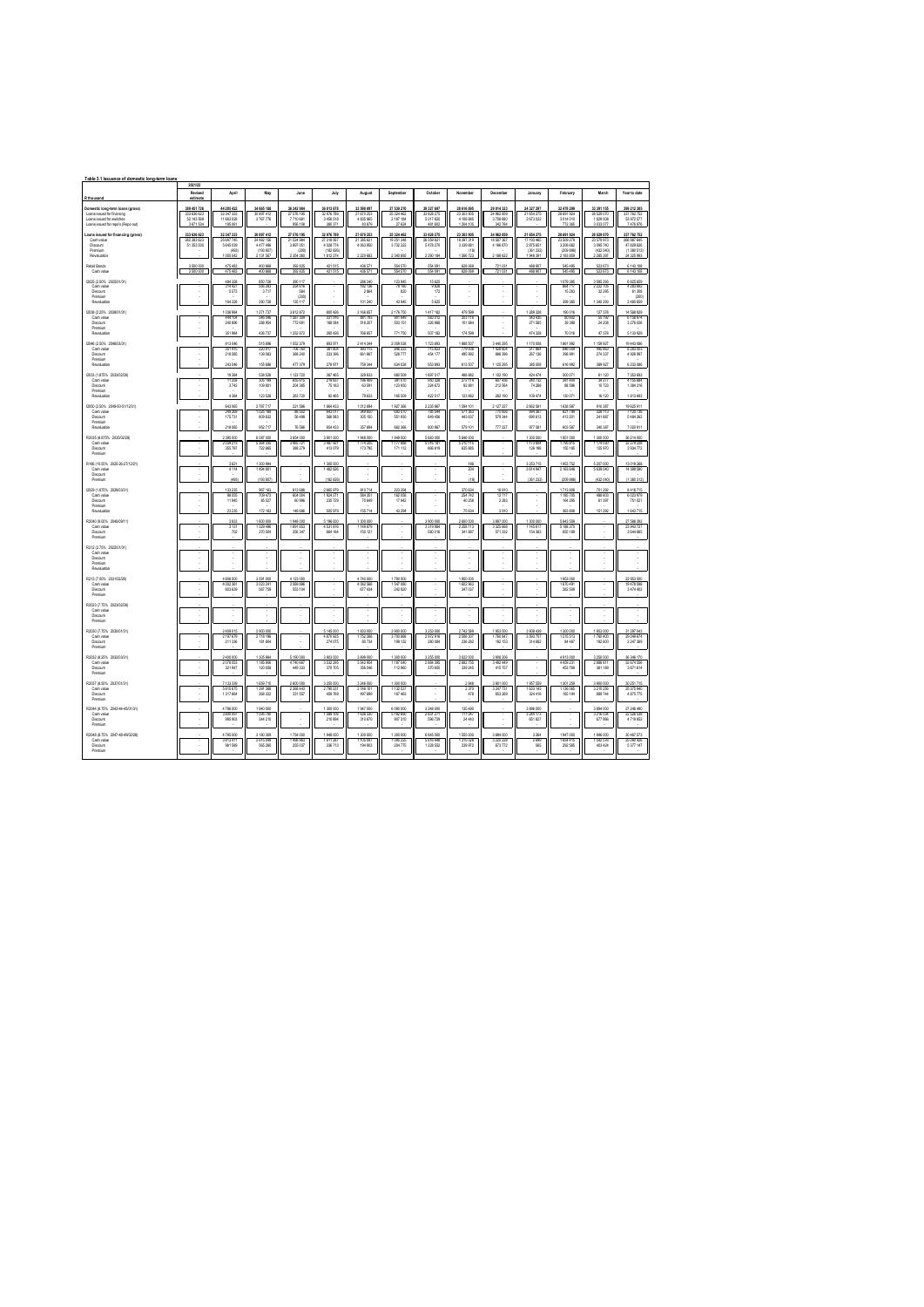| Table 3.1 Issuance of domestic long-term loans (continued)                  |                                                      |                                                    |                                            |                                            |                                               |                                                    |                                               |                                                |                                             |                                            |                                               |                                                |                                              |                                                      |
|-----------------------------------------------------------------------------|------------------------------------------------------|----------------------------------------------------|--------------------------------------------|--------------------------------------------|-----------------------------------------------|----------------------------------------------------|-----------------------------------------------|------------------------------------------------|---------------------------------------------|--------------------------------------------|-----------------------------------------------|------------------------------------------------|----------------------------------------------|------------------------------------------------------|
| R thousand                                                                  | 2021/22<br>Revised<br>estimate                       | April                                              | May                                        | June                                       | July                                          | August                                             | September                                     | October                                        | November                                    | December                                   | January                                       | February                                       | March                                        | Year to date                                         |
| Loans issued for switches<br>Cashvalue<br>Dismire<br>Premium<br>Revaluation | 52 143 569<br>47 811 835<br>5.519.946<br>(1 188 212) | 11 663 028<br>10.593.648<br>1.350.296<br>(290 916) | 3767776<br>3.320 658<br>515486<br>(68 408) | 7710 681<br>7253839<br>670.006<br>(213164) | 3 456 518<br>3.300.045<br>271993<br>(115 520) | 4 8 3 5 9 6 5<br>4 600 884<br>350 772<br>(115.691) | 2 187 184<br>2.300.684<br>77 228<br>(210 728) | 5 017 820<br>4.355.790<br>682, 857<br>(20.827) | 4 108 885<br>3.525.338<br>605254<br>(21707) | 3708 680<br>3411845<br>376.351<br>(78.516) | 2 673 022<br>2.368.101<br>335 778<br>(30 857) | 3 014 010<br>2,780,963<br>274 925<br>(21, 878) | 1829 008<br>1,888,078<br>65,978<br>(125 048) | 53 972 577<br>49 699 913<br>5.585.924<br>(1 313 260) |
| R186 (10.50% 2025-26-27/12/21)<br>Cashvalue<br>Dismire<br>Premium           | 8 854 368<br>10 042 580<br>(1.188.212)               | 2 013 939<br>2 304 855<br>(290 916)                | 468 022<br>536430<br>(68 408)              | 1476 097<br>1689 261<br>(213, 164)         | 638 356<br>982389<br>(115.520)                | 839 811<br>955 502<br>(115.691)                    | 1 526 908<br>1737 636<br>(210 728)            | 181902<br>202.729<br>(20 827                   | 229 813<br>251 520<br>(21707)               | 779 474<br>857990<br>(78.516)              | 284 285<br>315 142<br>(30.857)                | 187 248<br>209 126<br>(21 878)                 | 1 280 399<br>1405447<br>(125 048)            | 10 134 767<br>11 448 027<br>(1 313 260)              |
| R2040 /9 00% 2040/09/11<br>Cash value<br><b>Discount</b><br>Premium         | 2 467 293<br>2128454<br>338 839                      | 347 167<br>283 557<br>63 610                       |                                            |                                            |                                               |                                                    |                                               | 1 224 685<br>1047246<br>177 439                |                                             |                                            |                                               | 895 441<br>797 651<br>97 790                   | 116.832<br>101378<br>15454                   | 2 584 125<br>2 229 832<br>354 293                    |
| R2037 (8.50% 2037/01/31)<br>Cash value<br>Disnunt<br>Premium                | 8703628<br>7 250 177<br>1.453.451                    | 626 641<br>1 307 176<br>319,465                    | 601.29<br>415 567<br>85.723                |                                            |                                               |                                                    | 238.58<br>206 347<br>32213                    | 2 550 803<br>2 131 731<br>419.072              | 890 152<br>1572763<br>317.389               | ٠                                          | 095441<br>919 256<br>176 185                  | 800 741<br>697 337<br>103.404                  | 89737<br>76 059<br>13,678                    | 8 793 365<br>7326236<br>1,467,129                    |
| R2035 (8.875% 2035/02/28)<br>Cashvalue<br>Discount<br>Premium               | 1360973<br>1 231 353<br>129 580                      |                                                    |                                            |                                            | 1002120<br>906 965<br>95 155                  | 358 853<br>324 428<br>34 425                       |                                               |                                                |                                             |                                            |                                               |                                                |                                              | 1360973<br>1 231 353<br>129 580                      |
| R213 (7.00% 2031/02/28)<br>Cashvalue<br>Dismire<br>Premium                  | 1762 525<br>1480356<br>282 189                       | 1762 525<br>1480356<br>282.169                     | ×                                          |                                            |                                               |                                                    |                                               |                                                |                                             |                                            |                                               |                                                |                                              | 1762 525<br>1480356<br>282 169                       |
| R2048 (8.75% 2047-48-49/02/28)<br>Cash value<br>Discount<br>Premium         | 7 484 573<br>6225448<br>1 259 1 25                   | 1 235 834<br>1009321<br>226 513                    | 1743651<br>1427885<br>315786               | 2445720<br>2055271<br>380 449              | 499 864<br>421757<br>78 107                   | 736 888<br>616 245<br>120 643                      | 182775<br>156 037<br>26738                    |                                                |                                             | 31 106<br>25619<br>5487                    | 608 735<br>503 333<br>105 402                 |                                                |                                              | 7.484.573<br>6 225 448<br>1 259 1 25                 |
| R2030 (8.00% 2030/01/31)<br>Cashvalue<br>Discount<br>Premium                | 8 535 562<br>7911 698<br>623 866                     | 2361985<br>2.148.153<br>213 832                    | $\mathbf{r}$                               | 937 347<br>891.570<br>45777                |                                               | 1604 249<br>1 523 142<br>81 107                    |                                               | 1060 430<br>974 094<br>86346                   | 756 410<br>687.528<br>68,882                | ×                                          | 684 561<br>630,370<br>54 191                  | 1 130 580<br>1.056.849<br>73 731               |                                              | 8 535 562<br>7911 698<br>623 866                     |
| R2032 (7.00% 203102/28)<br>Cash value<br>Dismire<br>Premium                 | 11 471 552<br>10 304 696<br>1.156.856                | 2 314 937<br>2 060 230<br>254,707                  | 1054813<br>940 836<br>113977               | 2851517<br>2607737<br>243,780              | 1087 665<br>988 934<br>98 731                 | 1296 164<br>1181 567<br>114,597                    | 238 941<br>220 664<br>18.277                  |                                                |                                             | 2627515<br>2304728<br>322.787              |                                               |                                                | 342 040<br>305 194<br>36.846                 | 11 813 552<br>10 609 890<br>1 203 702                |
| I cans issued for repo's (Repo out)<br>Cashvalue                            | 3671534<br>3 671 534                                 | 195 061<br>195 061                                 |                                            | 956 108<br>956 108                         | 380 371<br>380 371                            | 83.879                                             | 27.624                                        | 481 602<br>481 602                             | 1204 105                                    | 342784                                     |                                               | 772 365                                        | 3 033 077                                    | 7476976                                              |
| R214 (6.50% 2041/02/28)<br>Cashvalue                                        |                                                      |                                                    |                                            |                                            |                                               |                                                    |                                               |                                                |                                             |                                            |                                               | 92 640<br>92 640                               |                                              | 92 640<br>92 640                                     |
| R2044 (8.75% 2044-45-46/01/31)<br>Cashvalue                                 | 83 879<br>83 879                                     |                                                    |                                            |                                            |                                               | 83 879<br>83 879                                   |                                               |                                                |                                             |                                            |                                               |                                                | 173 102<br>173 102                           | 256 981<br>256 981                                   |
| R186 (10.50% 2025-26-27/12/21)<br>Cashvalue                                 | 115 323<br>115323                                    |                                                    |                                            |                                            |                                               |                                                    |                                               |                                                |                                             | 115 323<br>115323                          |                                               |                                                | 518 523<br>518 523                           | 633 846<br>633 846                                   |
| R213 (7.00% 2031/02/28)<br>Cash value                                       | 41836<br>41836                                       | 41836<br>41836                                     |                                            |                                            |                                               |                                                    |                                               |                                                |                                             |                                            |                                               |                                                | 161 224<br>161 224                           | 203 060<br>203060<br>99343                           |
| R2048 /8.75% 2047-48-49/02/28<br>Cash value<br>(2029 / 1.875% 2029/03/31)   | 1054814                                              |                                                    |                                            | 743 035                                    | 113 087                                       |                                                    | 27 624                                        |                                                | 171068                                      |                                            |                                               | 248 416                                        | 99343<br>99343<br>87 627                     | 99343<br>1 390 857                                   |
| Cash value<br>R210 /2.60% 2028/03/31)                                       | 1054814                                              |                                                    |                                            | 743 035                                    | 113 087                                       |                                                    | 27 624                                        |                                                | 171068                                      |                                            |                                               | 248 416                                        | 87 627                                       | 1390 857                                             |
| Cash value<br>R2040 /9.00% 2040/01/31)                                      |                                                      |                                                    |                                            |                                            |                                               |                                                    |                                               |                                                |                                             |                                            |                                               |                                                | 410 666                                      | 410 666                                              |
| Cash value<br>R2035 (8.875% 2035/02/28)                                     | 179,611                                              |                                                    |                                            |                                            |                                               |                                                    |                                               |                                                | 179611                                      |                                            |                                               |                                                | 410 666<br>201 601                           | 410 666<br>881 202                                   |
| Cash value<br>R209 (6.25% 2036/03/31)                                       | 179611<br>185 576                                    |                                                    |                                            |                                            |                                               |                                                    |                                               | 55 605                                         | 179,611<br>129 971                          |                                            |                                               |                                                | 701 591                                      | 881 202<br>185 576                                   |
| Cash value                                                                  | 185,576                                              |                                                    |                                            |                                            |                                               |                                                    |                                               | 55 605                                         | 129 971                                     |                                            |                                               |                                                |                                              | 185,576                                              |
| R2030 /8.00% 2030/01/30<br>Cashvalue                                        | 242 757<br>242757                                    | 15 29 6<br>15 296                                  |                                            |                                            |                                               |                                                    |                                               |                                                |                                             | 227 461<br>227 461                         |                                               | 232 101<br>232 101                             | 782 082<br>782 082                           | 1 256 940<br>1 256 940                               |
| R2023 (7.75% 2023/02/28)<br>Cashvalue                                       | 811 162<br>811 162                                   | 137 929<br>137,929                                 |                                            | 213 073<br>213,073                         | 267 284<br>267.284                            |                                                    |                                               |                                                | 192 876<br>192,876                          |                                            |                                               | 52 890<br><b>12.890</b>                        |                                              | 864 052<br><b>M4052</b>                              |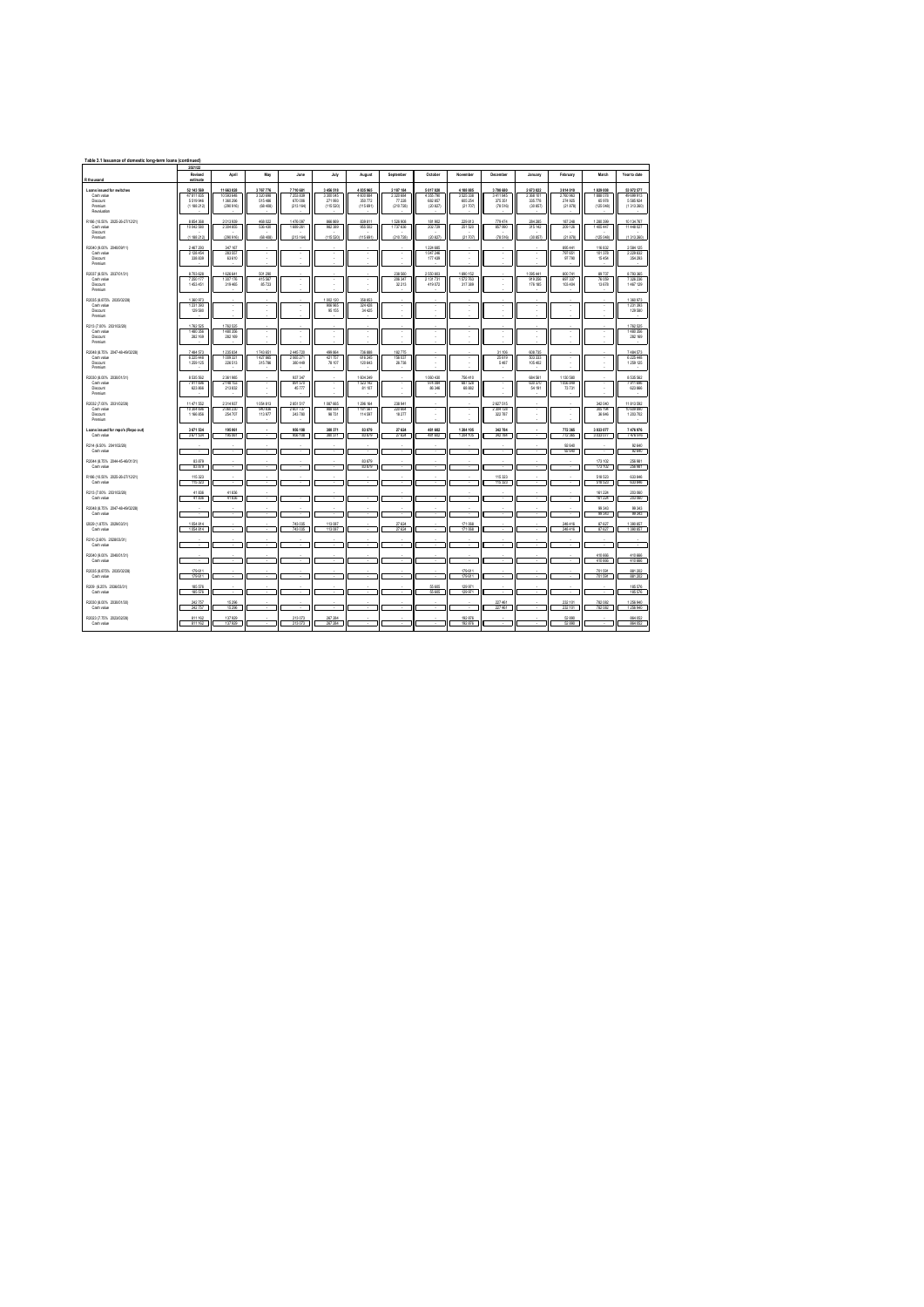## **Table 3.2 Redemption of domestic long-term loans**

|                                                                                                                                 | 2021/22                                              |                                                |                                                       |                                                     |                                            |                                           |                                               |                                               |                                               |                                                   |                               |                                          |                                                   |                                                    |
|---------------------------------------------------------------------------------------------------------------------------------|------------------------------------------------------|------------------------------------------------|-------------------------------------------------------|-----------------------------------------------------|--------------------------------------------|-------------------------------------------|-----------------------------------------------|-----------------------------------------------|-----------------------------------------------|---------------------------------------------------|-------------------------------|------------------------------------------|---------------------------------------------------|----------------------------------------------------|
| R thousand                                                                                                                      | Revised<br>estimate                                  | April                                          | May                                                   | June                                                | July                                       | August                                    | September                                     | October                                       | November                                      | December                                          | January                       | February                                 | March                                             | Year to date                                       |
| Redemption of domestic long-term loans<br>Scheduled<br>Due to switches<br>Due to repo's (Repo in)<br>Due to buy-backs           | 111 029 534<br>61 218 000<br>46 140 000<br>3 671 534 | 10 543 716<br>168 655<br>10 180 000<br>195 061 | 3 539 413<br>364 413<br>3 175 000                     | 8 139 018<br>197 910<br>6 985 000<br>956 108        | 3832286<br>286 915<br>3 165 000<br>380 371 | 4717776<br>263 897<br>4 370 000<br>83 879 | 2 448 861<br>151 237<br>2 270 000<br>27 624   | 5 208 7 35<br>467 133<br>4 260 000<br>481 602 | 5 066 529<br>387424<br>3 475 000<br>1 204 105 | 4 155 980<br>493 196<br>3 320 000<br>342 784      | 530 634<br>397 954<br>132 680 | 3707089<br>409 969<br>2615000<br>682 120 | 5 261 084<br>252762<br>1885 000<br>3 123 322      | 116 875 373<br>61 373 397<br>48 025 000<br>7476976 |
| <b>Scheduled redemptions</b><br>R208 (6.75% 2021/03/31)<br>Bonus debenture<br>Retail Bonds<br>Former regional authorities' debt | 61 218 000<br>3 500 000                              | 168 655<br>168 655                             | 364 413<br>364 413                                    | 197 910<br>197 910                                  | 286 915<br>286 915                         | 263 897<br>263 897                        | 151 237<br>151 237                            | 467 133<br>467 133                            | 387 424<br>387 424                            | 493 196<br>493 196                                | 397 954<br>397 954            | 409 969<br>409 969                       | 252 762<br>252 762                                | 61 373 397<br>3 655 048                            |
| Redemptions due to switches<br>Cash value<br>Book profit<br>Book loss<br>R2023 (7.75% 2023/02/28)                               | 46 140 000<br>46 140 000<br>30 145 000               | 10 180 000<br>10 180 000<br>10 180 000         | 3 175 000<br>3 175 000<br>$\overline{a}$<br>3 175 000 | 6985000<br>6 985 000<br>$\overline{a}$<br>6 985 000 | 3 165 000<br>3 165 000<br>3 165 000        | 4 370 000<br>4 370 000<br>4 370 000       | 2 270 000<br>2 270 000<br>$\sim$<br>2 270 000 | 4 260 000<br>4 260 000<br>4 260 000           | 3 475 000<br>3 475 000<br>3 475 000           | 3 320 000<br>3 320 000<br>3 320 000               | $\sim$<br>$\sim$              | 2 615 000<br>2615000<br>2615000          | 1885000<br>1885000<br>÷,<br>1885000               | 48 025 000<br>48 025 000<br>48 025 000             |
| Cash value<br>Book profit<br>Book loss<br>Due to repo's (Repo in)                                                               | 30 145 000<br>3 671 534                              | 10 180 000<br>195 061                          | 3 175 000                                             | 6 985 000<br>956 108                                | 3 165 000<br>380 371                       | 4 370 000<br>83 879                       | 2 270 000<br>$\overline{a}$<br>27 624         | 4 260 000<br>481 602                          | 3 475 000<br>1 204 105                        | 3 320 000<br>342 784                              | $\sim$<br>132 680             | 2615000<br>682 120                       | 1885000<br>3 123 322                              | 48 025 000<br>7 476 976                            |
| Cash value<br>R213 (7.00% 2031/02/28)<br>Cash value                                                                             | 3 671 534<br>41836<br>41836                          | 195 061<br>41836<br>41836                      | $\sim$<br>$\sim$                                      | 956 108<br>$\sim$                                   | 380 371<br>$\sim$                          | 83 879<br>$\sim$                          | 27 624<br>$\sim$                              | 481 602<br>$\sim$                             | 1 204 105<br>$\sim$                           | 342 784<br>$\sim$                                 | 132 680<br>132 680<br>132 680 | 682 120<br>$\sim$                        | 3 123 322<br>161 224<br>161 224                   | 7476976<br>203 060<br>203 060                      |
| R214 (6.50% 2041/02/28)<br>Cash value<br>R2044 (8.75% 2044-45-46/01/31)                                                         | $\sim$<br>83 879                                     | $\sim$                                         | $\sim$                                                | $\sim$                                              | $\sim$                                     | $\sim$<br>83 879                          | $\sim$                                        | $\sim$                                        | $\sim$                                        | $\sim$                                            | $\sim$                        | 92 640<br>92 640                         | $\sim$<br>173 102                                 | 92 640<br>92 640<br>256 981                        |
| Cash value<br>R186 (10.50% 2025-26-27/12/21)<br>Cash value                                                                      | 83 879<br>115 323<br>115 323                         | $\sim$<br>$\sim$                               | $\sim$<br>$\sim$                                      | $\sim$<br>$\sim$                                    | $\sim$<br>$\sim$                           | 83 879<br>$\sim$                          | $\sim$<br>$\overline{\phantom{a}}$<br>$\sim$  | $\sim$<br>$\sim$                              | $\sim$<br>$\sim$                              | $\mathcal{L}_{\mathcal{A}}$<br>115 323<br>115 323 | $\sim$<br>$\sim$              | $\sim$<br>$\sim$<br>$\sim$               | 173 102<br>518 523<br>518 523                     | 256 981<br>633 846<br>633 846                      |
| R2048 (8.75% 2047-48-49/02/28)<br>Cash value                                                                                    | $\sim$                                               | $\sim$                                         | $\sim$                                                | $\sim$                                              | $\sim$                                     | $\sim$                                    | $\sim$                                        | $\sim$                                        | $\sim$                                        | $\sim$                                            | $\sim$                        | $\sim$                                   | 99 34 3<br>99 34 3                                | 99 34 3<br>99 34 3                                 |
| R2035 (8.875% 2035/02/28)<br>Cash value                                                                                         | 179 611<br>179 611                                   | $\sim$                                         | $\overline{\phantom{a}}$                              | $\sim$                                              | $\sim$                                     | $\overline{\phantom{a}}$                  | $\sim$                                        | $\sim$                                        | 179611<br>179611                              | $\overline{\phantom{a}}$                          | $\sim$                        | $\sim$                                   | 701 591<br>701 591                                | 881 202<br>881 202                                 |
| 12029 (1.875% 2029/03/31)<br>Cash value<br>R210 (2.60% 2028/03/31)                                                              | 1054814<br>1054814                                   | $\sim$                                         | $\sim$                                                | 743 035<br>743 035                                  | 113 087<br>113 087                         | $\sim$                                    | 27 624<br>27 624                              | $\sim$                                        | 171 068<br>171 068                            | $\sim$                                            | $\sim$                        | 248 416<br>248 416                       | 87 627<br>87 627                                  | 1 390 857<br>1 390 857                             |
| Cash value<br>R2040 (9.00% 2040/01/31)<br>Cash value                                                                            | $\sim$<br>$\sim$                                     | $\sim$<br>$\sim$                               | $\sim$<br>$\sim$                                      | $\sim$<br>$\sim$                                    | ÷<br>$\sim$                                | $\sim$<br>$\overline{a}$                  | $\sim$<br>$\sim$                              | $\mathbf{r}$<br>$\sim$                        | $\sim$<br>$\sim$                              | $\sim$<br>$\sim$                                  | $\sim$<br>$\sim$              | $\sim$<br>$\sim$                         | $\mathcal{L}_{\mathcal{A}}$<br>410 666<br>410 666 | ÷.<br>410 666<br>410 666                           |
| R209 (6.25% 2036/03/31)<br>Cash value                                                                                           | 185 576<br>185 576                                   | $\sim$                                         | $\sim$                                                | $\sim$                                              | $\sim$                                     | $\sim$                                    | $\sim$                                        | 55 605<br>55 605                              | 129 971<br>129 971                            | $\sim$                                            | $\sim$                        | $\sim$                                   | $\sim$                                            | 185 576<br>185 576                                 |
| R2030 (8.00% 2030/01/30)<br>Cash value                                                                                          | 242 757<br>242 757                                   | 15 29 6<br>15 29 6                             | $\sim$                                                | $\sim$                                              | $\sim$                                     | $\sim$                                    | $\sim$                                        | $\sim$                                        | $\sim$                                        | 227 461<br>227 461                                | $\sim$                        | 232 101<br>232 101                       | 782 082<br>782 082                                | 1 256 940<br>1 256 940                             |
| R2023 (7.75% 2023/02/28)<br>Cash value                                                                                          | 811 162<br>811 162                                   | 137 929<br>137 929                             | $\sim$                                                | 213 073<br>213 073                                  | 267 284<br>267 284                         | $\sim$                                    | $\sim$                                        | $\sim$                                        | 192 876<br>192 876                            | $\sim$                                            | $\sim$                        | 52 890<br>52 890                         | $\sim$                                            | 864 052<br>864 052                                 |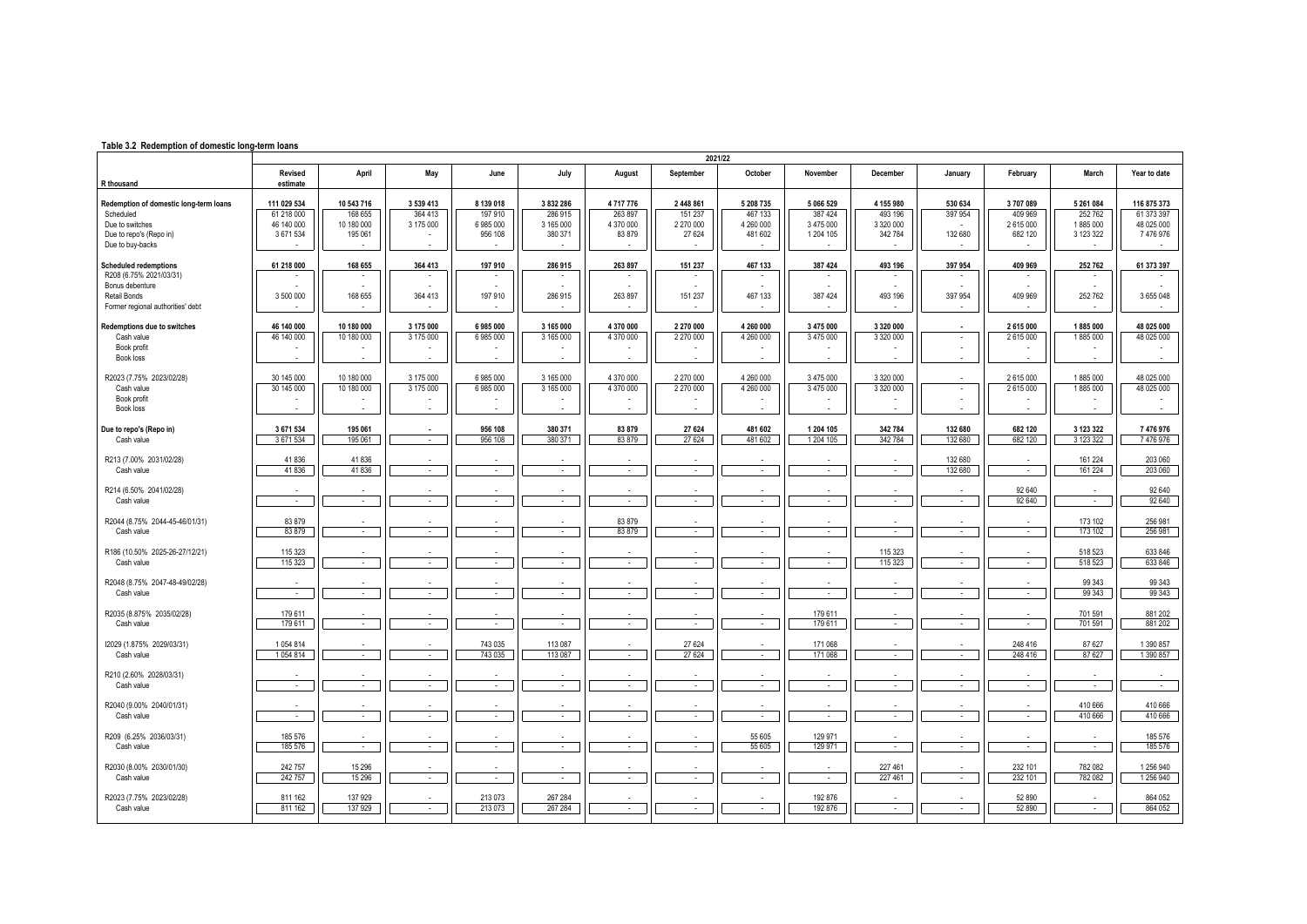## **Table 3.3 Issuance and redemption of foreign loans**

|                                                                                                  |                     |                          |                               |                          |                          |                                                      |                          | 2021/22                                              |                          |                          |                                    |                                      |                                |                          |
|--------------------------------------------------------------------------------------------------|---------------------|--------------------------|-------------------------------|--------------------------|--------------------------|------------------------------------------------------|--------------------------|------------------------------------------------------|--------------------------|--------------------------|------------------------------------|--------------------------------------|--------------------------------|--------------------------|
| R thousand                                                                                       | Revised<br>estimate | April                    | May                           | June                     | July                     | August                                               | September                | October                                              | November                 | December                 | January                            | February                             | March                          | Year to date             |
| Foreign loans issued (gross)                                                                     | 80 632 000          |                          |                               | 14 088 400               |                          |                                                      |                          |                                                      | 6 098 240                |                          |                                    |                                      | 11 128 875                     | 31 315 515               |
| Loans issued for financing                                                                       | 80 632 000          | $\overline{\phantom{a}}$ | $\sim$                        | 14 088 400               | $\sim$                   | $\cdot$                                              | $\sim$                   | $\cdot$                                              | 6 0 9 8 2 4 0            | $\epsilon$               | $\sim$                             | $\cdot$                              | 11 128 875                     | 31 315 515               |
| Loans issued for switches                                                                        | ٠                   |                          | ٠                             |                          | $\sim$                   | $\epsilon$                                           | $\sim$                   | $\overline{\phantom{a}}$                             |                          |                          | $\sim$                             | $\sim$                               |                                |                          |
| Loans issued for buv-backs                                                                       |                     |                          |                               |                          |                          |                                                      |                          |                                                      |                          |                          |                                    |                                      |                                |                          |
| Loans issued for financing (gross)                                                               | 80 632 000          |                          |                               | 14 088 400               |                          |                                                      |                          |                                                      | 6 098 240                |                          |                                    |                                      | 11 128 875                     | 31 315 515               |
| Cash value                                                                                       | 80 632 000          | $\sim$                   | ٠                             | 14 088 400               | $\sim$                   | $\overline{\phantom{a}}$                             | $\overline{\phantom{a}}$ | $\overline{\phantom{a}}$                             | 6 0 9 8 2 4 0            |                          | $\sim$                             | $\cdot$                              | 11 128 875                     | 31 315 515               |
| Discount                                                                                         |                     | $\sim$                   | $\overline{\phantom{a}}$      |                          | ×                        | ×,                                                   | ×                        | $\overline{\phantom{a}}$                             |                          |                          |                                    | $\mathcal{L}_{\mathcal{A}}$          | ٠                              |                          |
| Premium                                                                                          |                     |                          |                               |                          |                          |                                                      |                          |                                                      |                          |                          |                                    |                                      |                                |                          |
|                                                                                                  |                     |                          |                               |                          |                          |                                                      |                          |                                                      |                          |                          |                                    |                                      |                                |                          |
| TY2/103 LIBOR plus 1.25% US Dollar Notes due 2050/07/20<br>Cash value                            | $\sim$              | $\overline{\phantom{a}}$ | $\overline{\phantom{a}}$      | $\overline{\phantom{a}}$ | $\cdot$                  | $\overline{\phantom{a}}$                             | $\overline{\phantom{a}}$ | $\cdot$                                              | $\sim$                   |                          | $\overline{\phantom{a}}$           | $\overline{\phantom{a}}$             | $\overline{\phantom{a}}$       |                          |
| Discount                                                                                         | ×.                  | ÷.                       | $\sim$                        | ÷.                       | ×                        | ÷                                                    | ×.                       | $\overline{\phantom{a}}$                             | ×,                       |                          | $\sim$                             | $\overline{\phantom{a}}$             | ×.                             | $\bar{z}$                |
| Premium                                                                                          |                     |                          |                               |                          |                          |                                                      |                          |                                                      |                          |                          |                                    |                                      |                                |                          |
|                                                                                                  |                     |                          |                               |                          |                          |                                                      |                          |                                                      |                          |                          |                                    |                                      |                                |                          |
| TY2/105 SDR rate plus a % margin US Dollar Promissory Notes due 2025/07/29                       |                     |                          |                               |                          |                          |                                                      |                          |                                                      |                          |                          |                                    |                                      |                                |                          |
| Cash value<br>Discount                                                                           | ٠<br>$\sim$         |                          | $\sim$                        | ×.<br>÷.                 | $\sim$<br>$\sim$         | $\cdot$<br>$\sim$                                    | ٠<br>$\sim$              | ٠.                                                   | ×                        |                          |                                    | $\cdot$<br>$\sim$                    | $\sim$<br>÷.                   |                          |
| Premium                                                                                          |                     |                          | ٠                             |                          |                          |                                                      |                          |                                                      |                          |                          |                                    |                                      |                                |                          |
|                                                                                                  |                     |                          |                               |                          |                          |                                                      |                          |                                                      |                          |                          |                                    |                                      |                                |                          |
| TY2/104 3M JIBAR + lending margin + funding cost margin Notes due 2040/06/16                     |                     |                          |                               |                          |                          |                                                      |                          |                                                      |                          |                          |                                    |                                      |                                |                          |
| Cash value                                                                                       | $\sim$              | ÷                        | $\overline{\phantom{a}}$      | ٠                        | $\overline{\phantom{a}}$ | $\cdot$                                              | $\cdot$                  | $\overline{\phantom{a}}$                             | ٠                        |                          | $\overline{\phantom{a}}$           | $\overline{\phantom{a}}$             | $\overline{\phantom{a}}$       |                          |
| Discount                                                                                         | $\Delta$            |                          | ٠                             | ÷.                       | $\epsilon$               | $\sim$                                               | ×                        | ÷.                                                   |                          | ÷                        | $\alpha$                           | $\sim$                               | ×.                             | ×                        |
| Premium                                                                                          |                     |                          |                               |                          |                          |                                                      |                          |                                                      |                          |                          |                                    |                                      |                                |                          |
| TY2/106 6M LIBOR plus 1.25% (floating) US Dollar Notes due 2051/06/17                            |                     |                          |                               | 14 088 400               |                          |                                                      |                          |                                                      |                          |                          |                                    |                                      |                                | 14 088 400               |
| Cash value                                                                                       | $\cdot$             | $\overline{\phantom{a}}$ | $\overline{\phantom{a}}$      | 14 088 400               | $\cdot$                  | $\overline{\phantom{a}}$                             | $\sim$                   | $\cdot$                                              | $\overline{\phantom{a}}$ | $\sim$                   | $\sim$                             | $\cdot$                              | $\sim$                         | 14 088 400               |
| Discount                                                                                         | ÷                   |                          | ×.                            |                          | i.                       | $\sim$                                               | ×.                       | - 2                                                  |                          |                          |                                    | $\sim$                               | $\sim$                         |                          |
| Premium                                                                                          |                     |                          |                               |                          |                          |                                                      |                          |                                                      |                          |                          |                                    |                                      |                                |                          |
|                                                                                                  |                     |                          |                               |                          |                          |                                                      |                          |                                                      |                          |                          |                                    |                                      |                                |                          |
| TY2/108 6M LIBOR plus 1.05% (floating) US Dollar Notes due 2046/09/15<br>Cash value              |                     | $\overline{\phantom{a}}$ | $\overline{\phantom{a}}$      | $\sim$                   | $\sim$                   |                                                      |                          |                                                      | 6 098 240<br>6 098 240   | $\overline{\phantom{a}}$ |                                    |                                      |                                | 6 098 240<br>6 0 98 2 40 |
| Discount                                                                                         | $\cdot$<br>$\sim$   | - 2                      | ٠                             | ×.                       | $\sim$                   | $\overline{\phantom{a}}$<br>$\overline{\phantom{a}}$ | $\cdot$<br>$\sim$        | $\overline{\phantom{a}}$<br>$\overline{\phantom{a}}$ | a.                       | ÷.                       | $\overline{\phantom{a}}$<br>$\sim$ | $\cdot$<br>$\sim$                    | $\overline{\phantom{a}}$<br>×. | $\sim$                   |
| Premium                                                                                          |                     |                          |                               |                          |                          |                                                      |                          |                                                      |                          |                          |                                    |                                      |                                |                          |
|                                                                                                  |                     |                          |                               |                          |                          |                                                      |                          |                                                      |                          |                          |                                    |                                      |                                |                          |
| TY2/109 6M SOFR + 0.75% (floating) US Dollar Notes due 2035/06/15                                |                     |                          |                               |                          |                          |                                                      |                          |                                                      |                          |                          |                                    |                                      | 11 128 875                     | 11 128 875               |
| Cash value<br>Discount                                                                           | $\sim$<br>٠         | $\overline{\phantom{a}}$ | $\overline{\phantom{a}}$<br>٠ | $\overline{\phantom{a}}$ | $\sim$                   | $\overline{\phantom{a}}$<br>$\overline{\phantom{a}}$ | $\overline{\phantom{a}}$ | $\overline{\phantom{a}}$                             | $\overline{\phantom{a}}$ | ٠                        | $\overline{\phantom{a}}$           | $\overline{\phantom{a}}$<br>$\omega$ | 11 128 875                     | 11 128 875               |
| Premium                                                                                          |                     |                          |                               | ٠                        | $\sim$                   |                                                      |                          |                                                      |                          |                          |                                    |                                      | $\sim$                         | $\overline{\phantom{a}}$ |
|                                                                                                  |                     |                          |                               |                          |                          |                                                      |                          |                                                      |                          |                          |                                    |                                      |                                |                          |
| Redemption of foreign long-term loans                                                            | 3919000             |                          | 6054                          |                          |                          |                                                      | 3912780                  |                                                      |                          |                          |                                    |                                      |                                | 3 918 834                |
| Scheduled                                                                                        | 3919000             | $\overline{\phantom{a}}$ | 6054                          | $\overline{\phantom{a}}$ | $\sim$                   | $\cdot$                                              | 3912780                  | $\cdot$                                              | ٠                        |                          | $\sim$                             | $\overline{\phantom{a}}$             | $\overline{\phantom{a}}$       | 3918834                  |
| Due to switches                                                                                  | ÷                   | $\sim$<br>n.             | $\overline{\phantom{a}}$<br>÷ | $\bar{a}$<br>in 1        | $\sim$<br>in 1919.       | $\overline{\phantom{a}}$<br>$\sim$                   |                          | $\cdot$<br>$\sim$                                    |                          |                          | $\alpha$                           | $\overline{\phantom{a}}$             |                                | $\cdot$<br>÷             |
| Due to buy-backs                                                                                 |                     |                          |                               |                          |                          |                                                      |                          |                                                      |                          |                          |                                    |                                      |                                |                          |
| Scheduled redemptions                                                                            | 3919000             |                          | 6054                          |                          |                          |                                                      | 3912780                  |                                                      |                          |                          |                                    |                                      |                                | 3918834                  |
| Rand value at date of issue                                                                      | 1995000             |                          | 1940                          | $\sim$                   | $\sim$                   | $\epsilon$                                           | 1993 488                 | $\overline{\phantom{a}}$                             | $\sim$                   |                          |                                    | $\sim$                               |                                | 1995428                  |
| Revaluation                                                                                      | 1924 000            |                          | 4 1 1 4                       |                          |                          | $\sim$                                               | 1919 292                 |                                                      |                          |                          |                                    |                                      |                                | 1923 406                 |
|                                                                                                  |                     |                          |                               |                          |                          |                                                      |                          |                                                      |                          |                          |                                    |                                      |                                |                          |
| TY2/64 2.50% Kwandebele Water Augmentation Project due 2021/05/20<br>Rand value at date of issue | 7 0 0 0<br>2000     | $\sim$                   | 6054<br>1940                  | $\sim$                   | $\sim$                   | ÷                                                    | $\sim$                   | $\sim$                                               | $\sim$                   | $\overline{\phantom{a}}$ | $\alpha$                           | $\sim$                               | $\sim$                         | 6054<br>1940             |
| Revaluation                                                                                      | 5 0 0 0             |                          | 4 1 1 4                       |                          |                          |                                                      |                          |                                                      |                          |                          |                                    |                                      |                                | 4 1 1 4                  |
|                                                                                                  |                     |                          |                               |                          |                          |                                                      |                          |                                                      |                          |                          |                                    |                                      |                                |                          |
| TY2/77 3.80% RSA Notes due 2021/09/07                                                            | 3912000             |                          |                               |                          |                          |                                                      | 3912780                  |                                                      |                          |                          |                                    |                                      |                                | 3912780                  |
| Rand value at date of issue                                                                      | 1993000             | $\sim$                   | $\sim$                        | $\sim$                   | ×                        | $\overline{\phantom{a}}$                             | 1993 488                 | $\sim$                                               | ×                        |                          | $\sim$                             | $\sim$                               |                                | 1993488                  |
| Revaluation                                                                                      | 1919000             |                          |                               |                          |                          |                                                      | 1919 292                 |                                                      |                          |                          |                                    |                                      |                                | 1919292                  |
| TY2/73E 5.50% Barclays Bank PLC due 2020/04/15                                                   |                     |                          |                               |                          |                          |                                                      |                          |                                                      |                          |                          |                                    |                                      |                                |                          |
| Rand value at date of issue                                                                      | $\cdot$             | $\overline{\phantom{a}}$ | $\overline{\phantom{a}}$      | $\cdot$                  | $\sim$                   | $\cdot$                                              | $\cdot$                  | $\cdot$                                              | $\overline{\phantom{a}}$ | $\cdot$                  | $\sim$                             | $\cdot$                              | $\epsilon$                     | $\overline{\phantom{a}}$ |
| Revaluation                                                                                      |                     |                          |                               |                          |                          |                                                      |                          |                                                      |                          |                          |                                    |                                      |                                |                          |
|                                                                                                  |                     |                          |                               |                          |                          |                                                      |                          |                                                      |                          |                          |                                    |                                      |                                |                          |
| TY2/75 Japanese Yen Loan due 2020/06/01                                                          |                     |                          |                               |                          |                          |                                                      |                          |                                                      |                          |                          |                                    |                                      |                                |                          |
| Rand value at date of issue<br>Revaluation                                                       | $\sim$              | $\sim$                   | $\sim$                        | $\sim$                   | $\sim$                   | $\cdot$                                              | $\sim$                   | $\cdot$                                              | $\sim$                   | $\overline{\phantom{a}}$ | $\sim$                             | $\overline{\phantom{a}}$             | $\sim$                         |                          |
|                                                                                                  |                     |                          |                               |                          |                          |                                                      |                          |                                                      |                          |                          |                                    |                                      |                                |                          |
| TY2/93 3.903% US Dollar Notes due 2020/06/24                                                     |                     |                          |                               |                          |                          |                                                      |                          |                                                      |                          |                          |                                    |                                      |                                |                          |
| Rand value at date of issue                                                                      | $\sim$              | $\sim$                   | $\sim$                        | $\sim$                   | $\sim$                   | $\sim$                                               | $\sim$                   | $\overline{\phantom{a}}$                             | $\sim$                   | $\sim$                   | $\sim$                             | $\epsilon$                           | $\sim$                         |                          |
| Revaluation                                                                                      |                     |                          |                               |                          |                          |                                                      |                          |                                                      |                          |                          |                                    |                                      |                                |                          |
|                                                                                                  |                     |                          |                               |                          |                          |                                                      |                          |                                                      |                          |                          |                                    |                                      |                                |                          |
| TY2/64 2.50% Kwandebele Water Augmentation Project due 2020/11/20<br>Rand value at date of issue | $\cdot$             |                          | ×,                            | $\overline{\phantom{a}}$ | $\cdot$                  | $\overline{\phantom{a}}$                             | $\overline{\phantom{a}}$ |                                                      |                          |                          |                                    | $\overline{\phantom{a}}$             | $\sim$                         |                          |
| Revaluation                                                                                      |                     |                          |                               |                          |                          |                                                      |                          |                                                      |                          |                          |                                    |                                      |                                |                          |
|                                                                                                  |                     |                          |                               |                          |                          |                                                      |                          |                                                      |                          |                          |                                    |                                      |                                |                          |